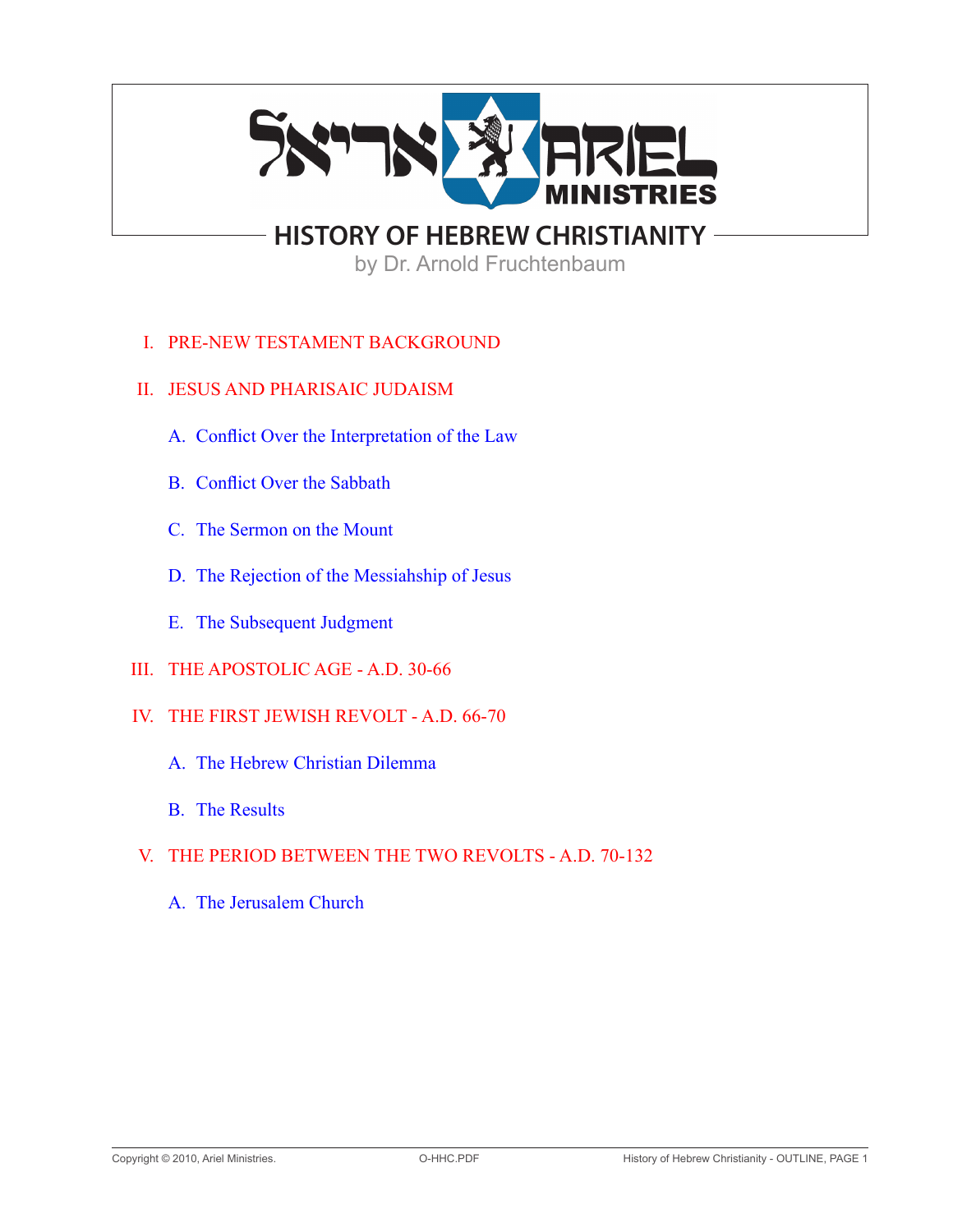- B. Judaism in Conflict
- C. Advancement of Hebrew Christianity
- D. The Rabbis and the *Minim*
	- 1. Theological Discussions
	- 2. The Move to Expulsion
	- 3. Effects on the Synagogue
	- 4. Jacob of Sichnin

# VI. THE BAR COCHBA REVOLT - A.D. 132-135

- A. The Course of the Revolt
- B. The Results
- C. The Expulsion

# VII. THE SECOND HALF OF THE SECOND CENTURY

#### A. The Split of the Hebrew Christian Movement

- 1. The Cause
- 2. The Response
- 3. The Nazarenes
- 4. The Ebionites

# B. The Struggle Over the Law

- 1. The Exaltation of James
- 2. Observations from Gentile Christianity
- C. Extent of Hebrew Christianity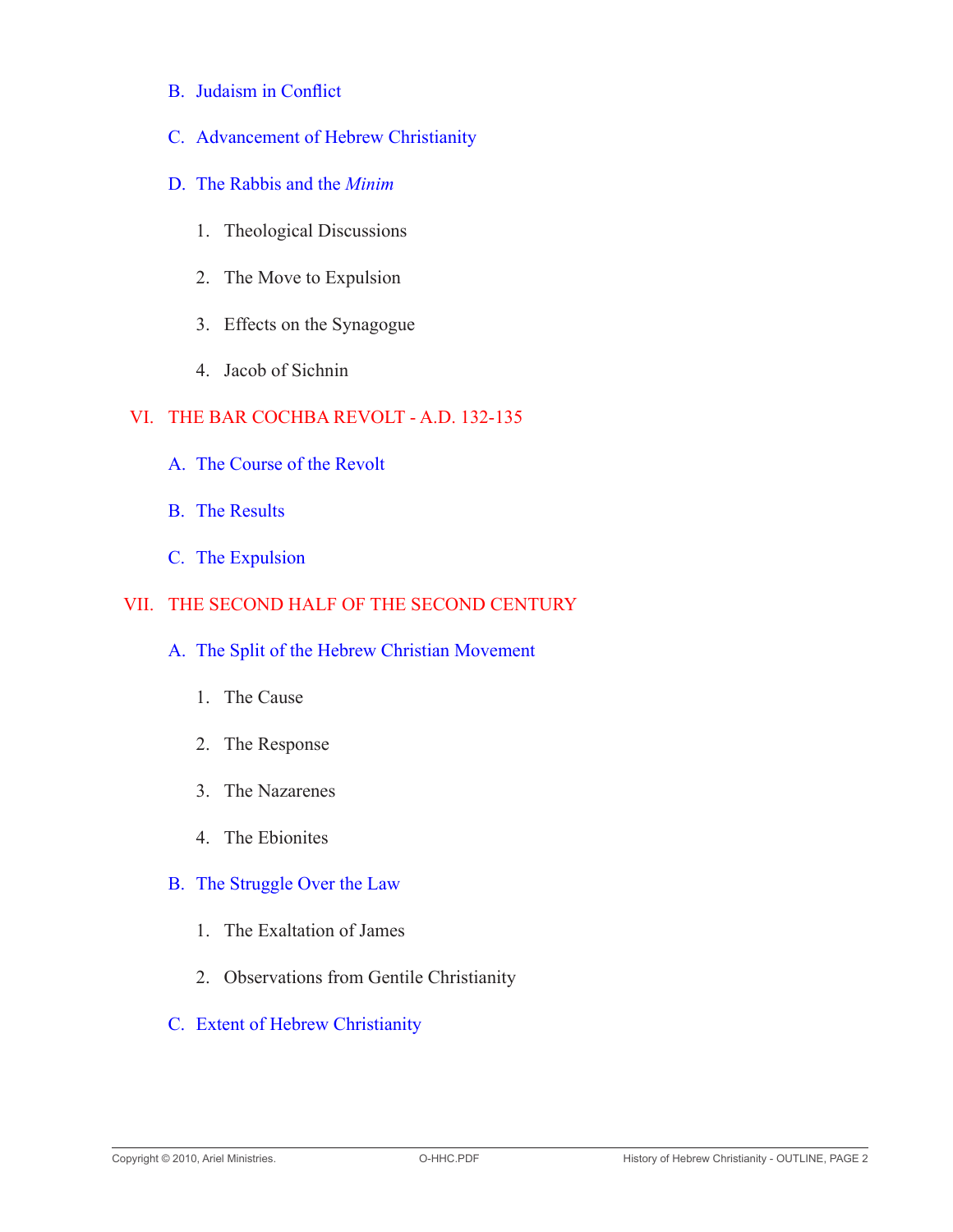#### D. Struggle with Gentile Christianity

- 1. Split Over Jewish Practices
- 2. The Question of Easter
- E. Hegesippus

# VIII. THE THIRD CENTURY

- A. Summary of Situation
- B. The First Half
- C. The Second Half
	- 1. General Description
	- 2. Tolerant Rabbis
	- 3. Key Doctrinal Issues
	- 4. The Result
	- 5. Reaction to Theological Ideas of Jewish Believers

# IX. THE FOURTH CENTURY

- A. Influence on Gentile Christian Writers
- B. Relationship to Judaism
- C. Final Struggle with Gentile Christianity
	- 1. Presence in Jerusalem
	- 2. Them and Us
	- 3. St. Epiphanus
	- 4. The Council of Nicea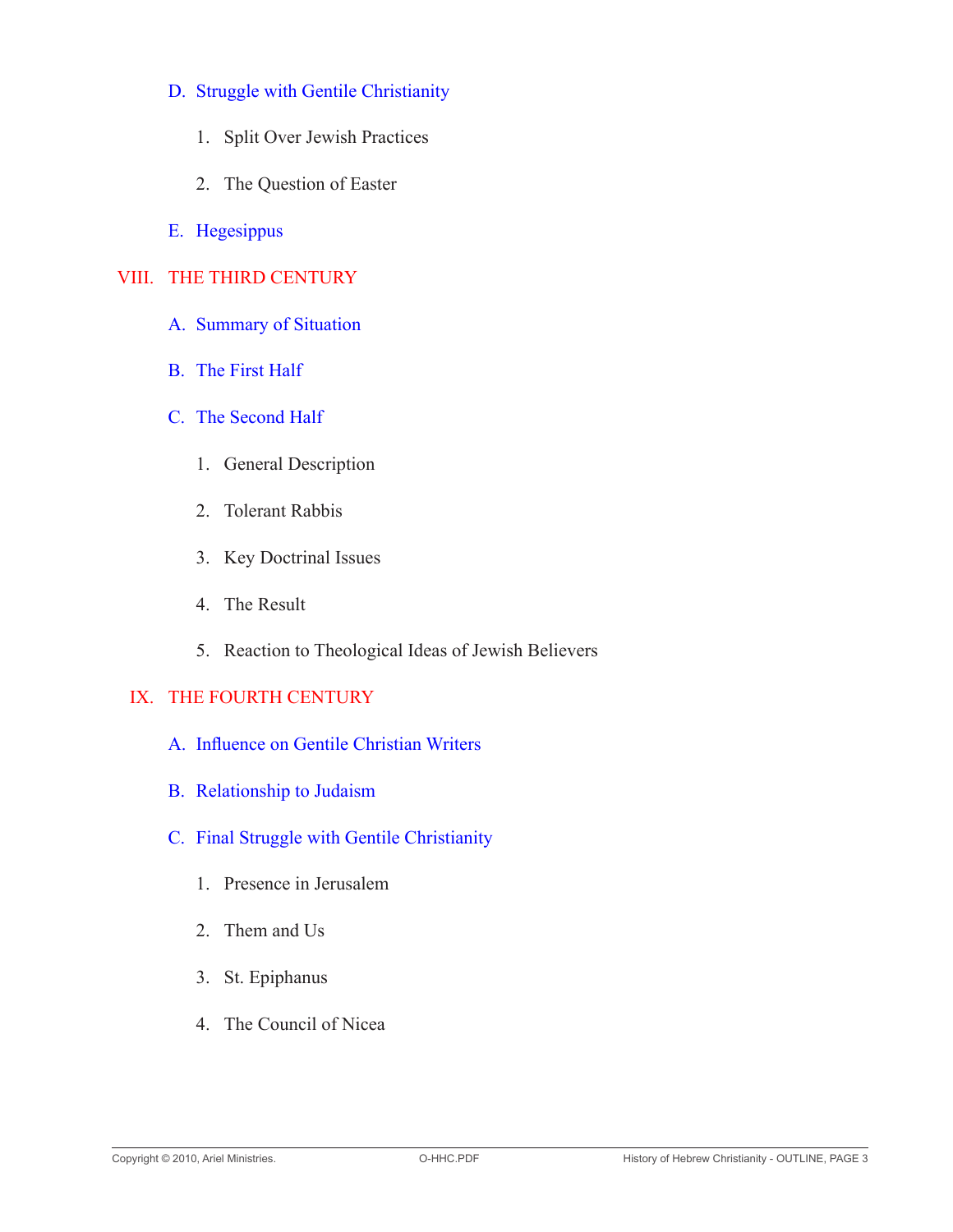- 5. The Council of Antioch
- 6. St. Cyril
- 7. Pilgrim of Bardeaux
- 8. The Story of Joseph
- 9. John Chrysostom
- 10. John II
- D. The End of Hebrew Christianity as a Movement
- E. Causes

# X. APPLICATION TO THE TWENTIETH CENTURY

- A. Relationship to Judaism
- B. Snappy Judgments
	- 1. Gentile conversionism
	- 2. Adoption of too much of Rabbinic Judaism
- C. Letting Gentiles develop Theology for Hebrew Christianity *Mikva Bris*
- D. The Need for Hebrew Christian Theologians
	- 1. Loss of Great Men
		- a. David Baron
		- b. Alfred Edersheim
		- c. Charles Lee Feinberg
		- d. Augustus Neander
	- 2. The Need to Revitalize the Movement with Theologians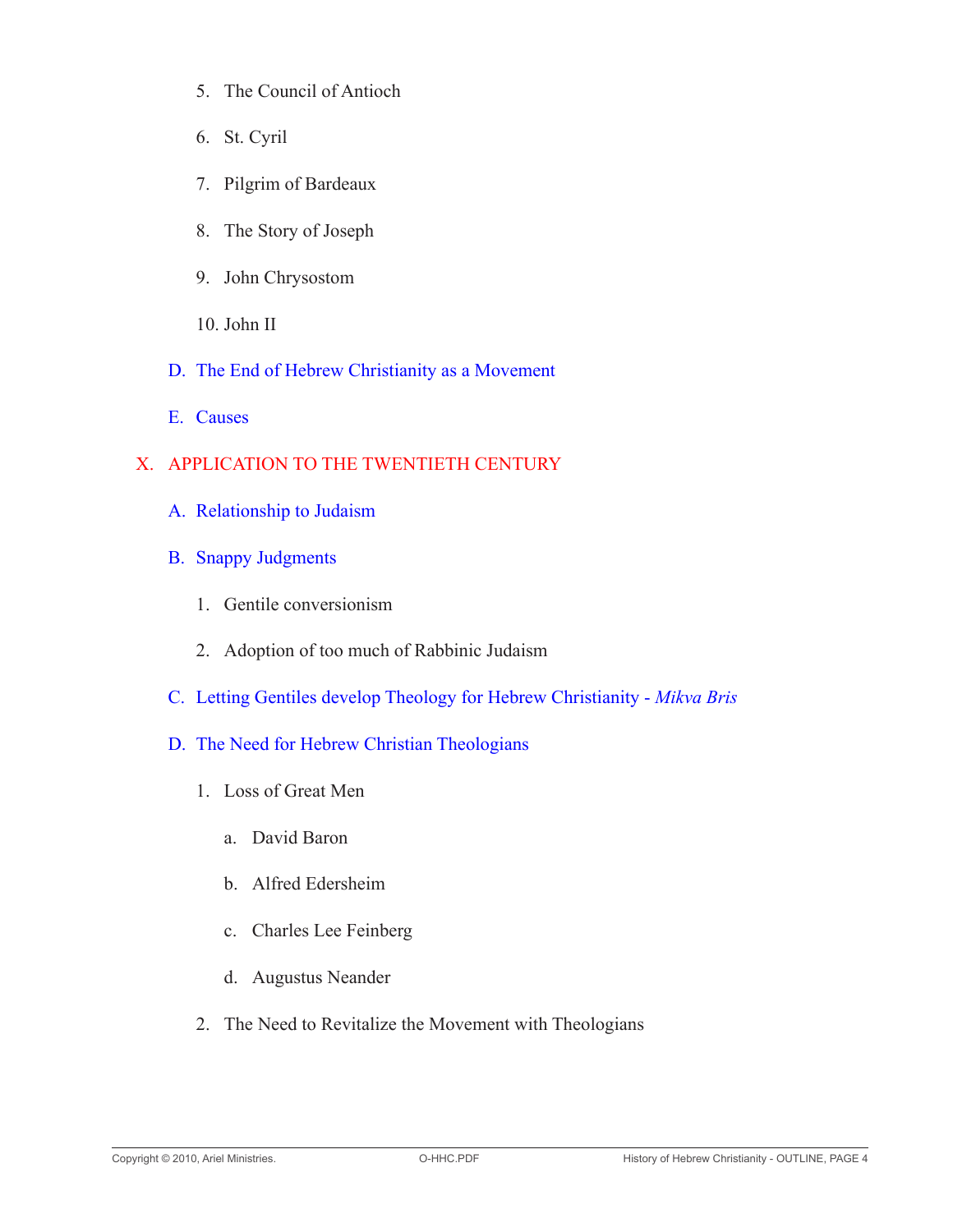#### E. The Danger of Ebionism

- 1. New Forms of Rejection of Paul
- 2. Necessity of the Law
- 3. Denial of the Deity of Christ
- 4. Fourth Branch of Judaism
- F. The Need
	- 1. Beth Ariel Messianic Centers: A Total Hebrew Christian Lifestyle
		- a. The Purpose is Not
			- (1) To Prove we are Jewish to the Jewish Community
			- (2) To try to become more acceptable to the Jewish Community
			- (3) To make Evangelism easier
		- b. Purpose for the sake of Jewish believers having a place to have their Jewish needs met
			- (1) In Worship
			- (2) In Fellowship
			- (3) In Teaching
			- (4) In Cultural and National Identification
	- 2. School of Hebrew Christianity
		- a. Scholarship for Hebrew Christians
		- b. To Supplement what is missing in Gentile Christianity
	- 3. The Balance
		- a. To show our Distinction and Unity with Gentile Christianity
		- b. To show our Distinction and Unity with the Jewish Community